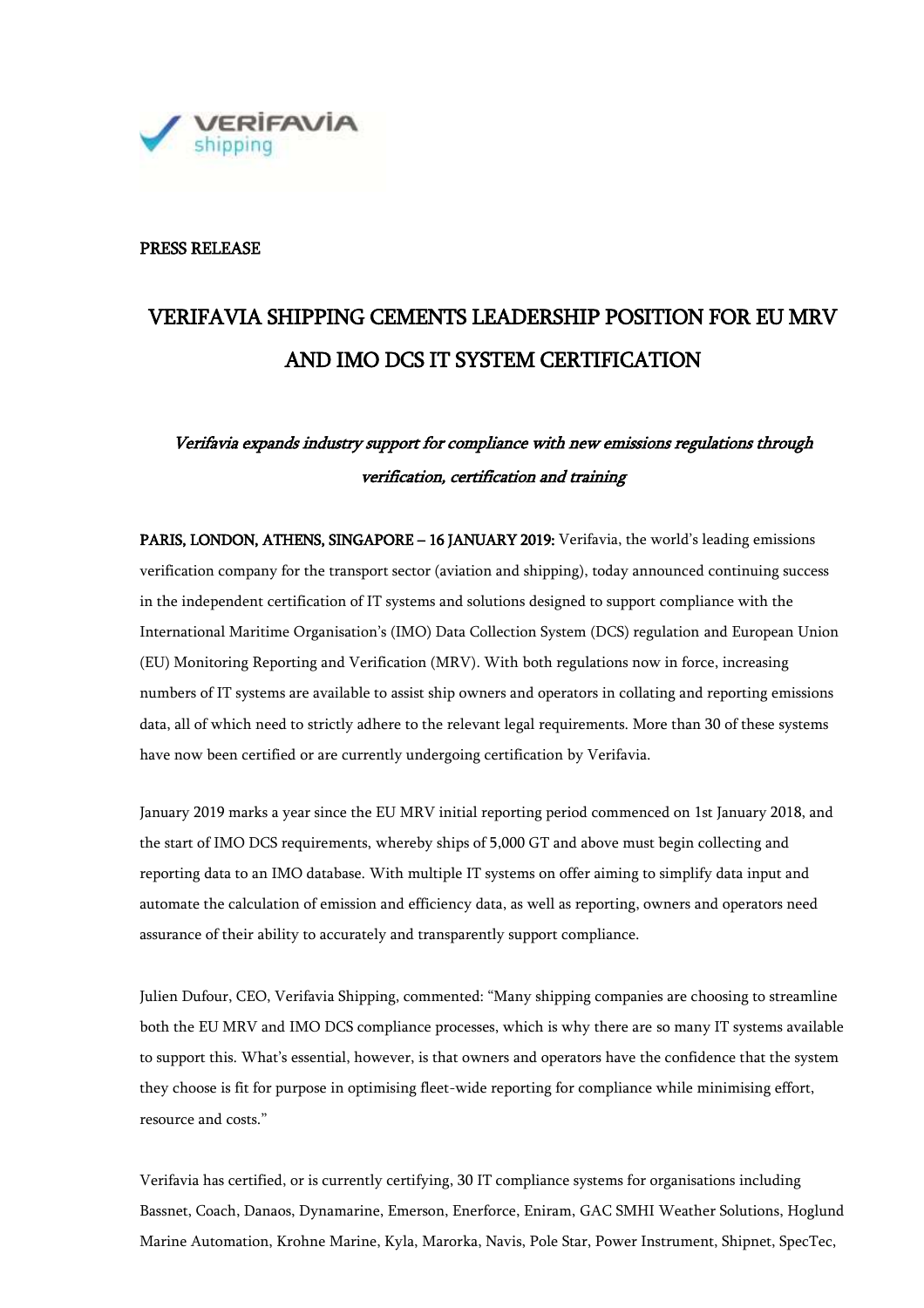StormGeo, TresSolutions, VAF Instruments, Veinland, Vertex, We4Sea, X-Press Feeders and XShip. It has also certified the IT Systems of two of the world's largest ship managers; Wallem Ship Management in Hong Kong and Zeaborn Ship Management in Hamburg (a consolidation of E.R. Schiffahrt and Rickmers Shipmanagement), which it also conducts EU MRV and IMO DCS verification services for.

Michael O'Brien, Vice President of Products – Shipping, StormGeo said: "As an independent organisation, Verifavia's agile and efficient approach has been greatly appreciated, and we have benefited from the team's extensive carbon emissions experience. As a respected name in emissions verification, certification from Verifavia Shipping gives our customers added assurance that our system meets the highest standards in emissions monitoring, gathering and reporting."

The certification process is conducted by Verifavia's experts against the requirements of the Regulation 2015/757 (for EU MRV) and MARPOL Annex VI, Regulation 22A (for IMO DCS), as well as all relevant acts and guidelines in terms of process and functionality. The ISO standards 25051 on software engineering and 17065 on product certification are also considered.

Dufour concluded: "With fines now being issued for those who aren't compliant, we are seeing a growing appetite for information about the EU MRV and IMO DCS regulations. In tandem with certification of IT systems and verifying data for owners, operators and Recognised Organisations (ROs), we continue to run training in locations around the world to ensure that shipping organisations understand what is required of them."

Verifavia's next training course will be held in Singapore on 16-17 January in collaboration with ISF Group. The two-day course has been developed for superintendents, vessel managers and technical supervisors, to ensure they have a complete understanding and practical know how to accurately implement these regulations. For more information, please contact: [yuvraj.thakur@verifavia-shipping.com](mailto:yuvraj.thakur@verifavia-shipping.com)

#### -ends-

#### Notes to editors

- o About the EU MRV regulation: According to the EU MRV regulation which came into force on 1 July 2015, shipping companies with vessels exceeding 5,000 gross tons and operating in the EU have started to monitor their carbon emissions, fuel consumption and associated transport work from 1 January 2018 according to their assessed Monitoring Plans.
- o About the IMO Data Collection system: The IMO has outlined a roadmap through 2023 which is focused on developing a comprehensive strategy for the reduction of GHG emissions from shipping. In April 2015, the IMO's Marine Environment Protection Committee (MEPC) agreed to mandatory requirements for ships to record and report data on their fuel consumption. Thereafter, in October 2016 at the 70th meeting, it was decided that these requirements would be adopted as modifications to MARPOL Annex VI.

#### About Verifavia Shipping:

Verifavia Shipping strives to be the maritime industry's first choice for the provision of efficient, competitive, and flexible verification information and services worldwide.